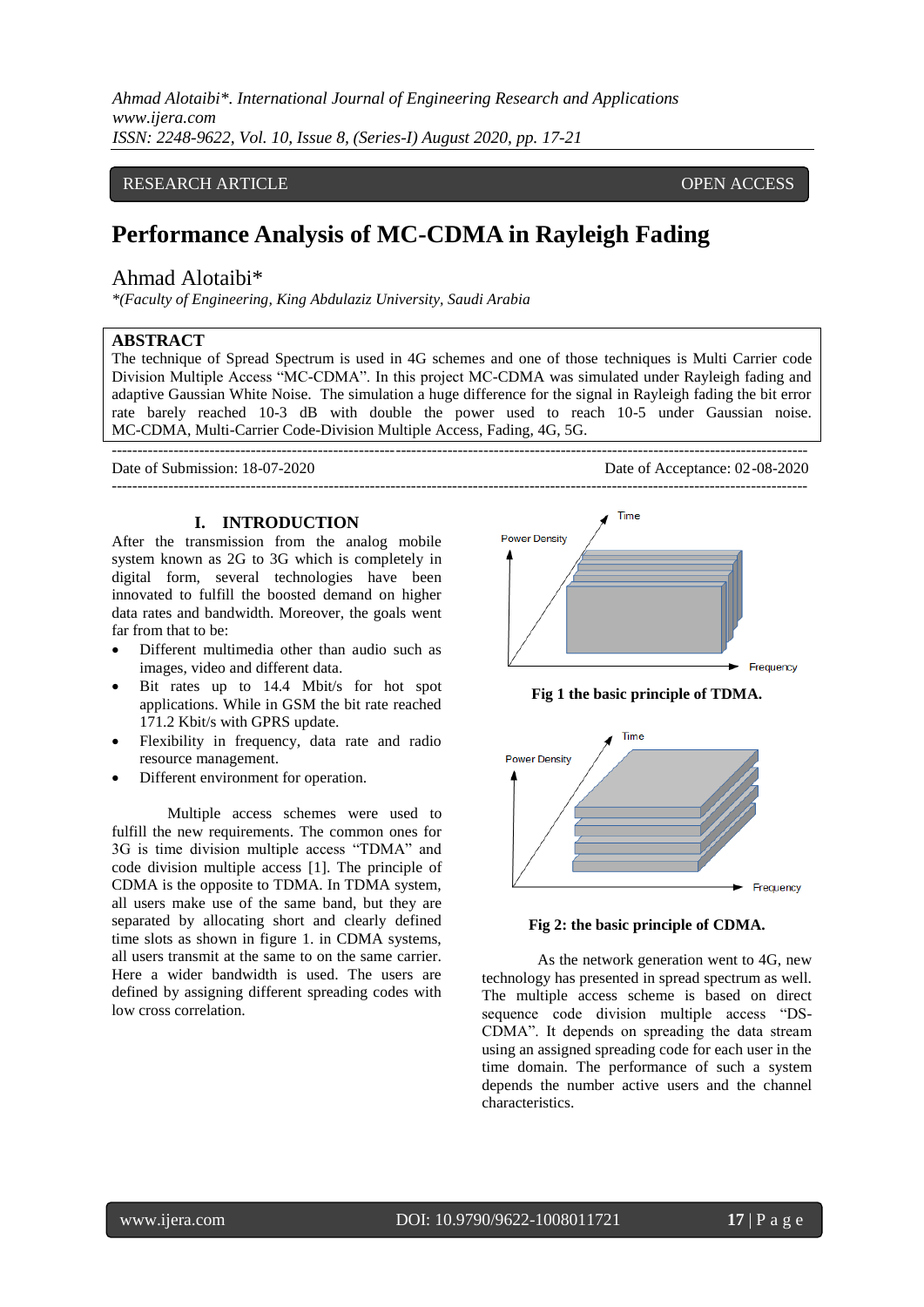The technique of multi carrier transmission was introduced and it interested organizations in the field of wireless communications. The basic principle of such a system relies on the transmission of data by dividing high-rate data stream into several low rate sub-streams. And these are modulated on different sub-carriers [2] [3] [4]. this scheme requires more filters and oscillators. To overcome this issue a new digital technique called Orthogonal Frequency Division Multiplexing "OFDM" was introduced. OFDM can be given by Discrete Fourier Transform<sup>[4]</sup>.

There are two multiple access schemes that excites researchers to test. Those two are MC-CDMA and MC-DS-CDMA. In this project we are concentrating on MC-CDMA and see its performance.

MC-CDMA is based on on a serial concatenation of direct sequence spreading with multi carrier modulation [5]. The main characteristics of MC-CDMA is shown in table 1.



**Fig 3 principle of MC-CDMA [1].**

|  |  | Table 1 Main Characters in MC-CDMA. |
|--|--|-------------------------------------|
|--|--|-------------------------------------|

| Spreading                | Frequency direction                                                             |  |
|--------------------------|---------------------------------------------------------------------------------|--|
| Sub carrier spacing      |                                                                                 |  |
| Detection algorithm      | MRC, EGC, ZF, MMSE<br>equalization, IC, MLD                                     |  |
| Specific characteristics | Very efficient for the<br>synchronous downlink<br>by using orthogonal<br>codes. |  |
| Applications             | Synchronous uplink and<br>downloink                                             |  |

K. Fazel and S. Kaiser have illustrated this technique in their book [1]. The performance of MC-CDMA was analyzed as well under Rayleigh fading. Single user detection techniques were used. QPSK was used in band-pass modulation. Orthogonal Walsh-Hadamard codes were used for spreading with a code length of eight. Figure 4 is the result from the reference [1].



Figure 2-14 BER versus SNR for MC-CDMA with different single-user detection techniques: fully loaded system; no FEC coding; QPSK; Rayleigh fading

## **Fig 4 BER versus SNR for MC-CDMA for a single user with various detection techniques [1].**

A published paper by Fan Lingtau, Li Gaozhi and Chen jian [6] is aimed to measure the BER of MC-CDMA over Rayleigh fading channels. The spreading technique used is Walsh-Hadamard codes as well. The number of users varies from one to 34 users with a fixed SNR of 13 dB. Figure 5 is taken from from the reference [6] as a result.



Fig. 3 Performance of MC-CDMA with and without OTD over Rayleigh channel

**Fig 5 BER at different users number with SNR=14 dB [6].**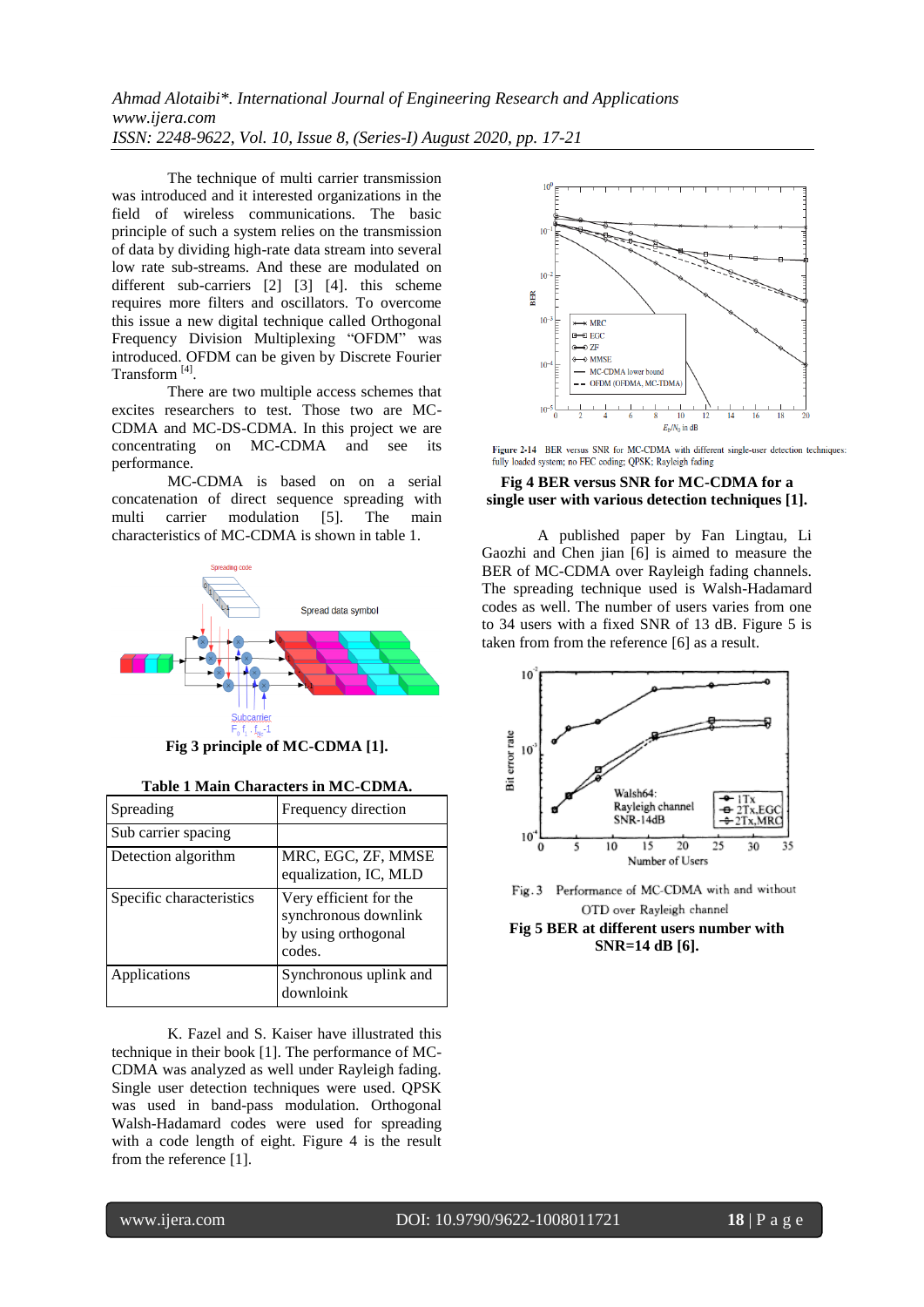As seen of past works in this area. The aim here is to measure the BER for MC-CDMA at Rayleigh fading and white nose. This is a step ahead to understand the concept of codes spreading, Fading channels and MC\_CDMA.

 As for Rayleigh fading. There are several ways to make a fast simulation of the channel as described Matthias Patzold in his book [7]. The table system is one way to make a channel simulator. Here the design should store some portions of the data in into at table that is read afterword cyclically. Figure 6 below shows the main concept of table system.



Tables system for the fast simulation of Rayleigh channels. Figure 8.2:

#### **Fig 6 table system for fast Rayleigh channels [7].**

Another system can be driven from the table system which is the matrix system. Here all the tables are combined into a channel matrix. The number of rows represents the number of tables used to store the data.

#### **II. METHOD**

The block diagram from the proposal is updated to the structure given in figure 7. the block is done for two users. The band pass modulation used is binary phase shift keying for a better signal to noise performance at white noise. The design parameters is shown in table 2.

**Table 2 Design Parameters.**

| Number of users        | 2, 4               |
|------------------------|--------------------|
| Data generation        | Random binary      |
| Data length            | 10000 bits         |
| Modulation technique   | <b>BPSK</b>        |
| Spreading technique    | Walsh-<br>hadamard |
| Number of sub carriers | 4, 8, 16           |
| <b>SNR</b>             | Up to 20 dB        |



**Fig 7 design block diagram.**

Band pass modulation used is to grant the highly BER can be provided with a modulation technique. Recall that the probability of errors in BPSK is given as:

$$
P_e = Q\left(\frac{2E_b}{N_0}\right)_{(1)}
$$

The BER of BPSK under flat fading [8] is given by:

$$
P_b = \frac{1}{2} (1 - \sqrt{\frac{E_b}{N_0}}) \sqrt{N_0 + 1}
$$
 (2)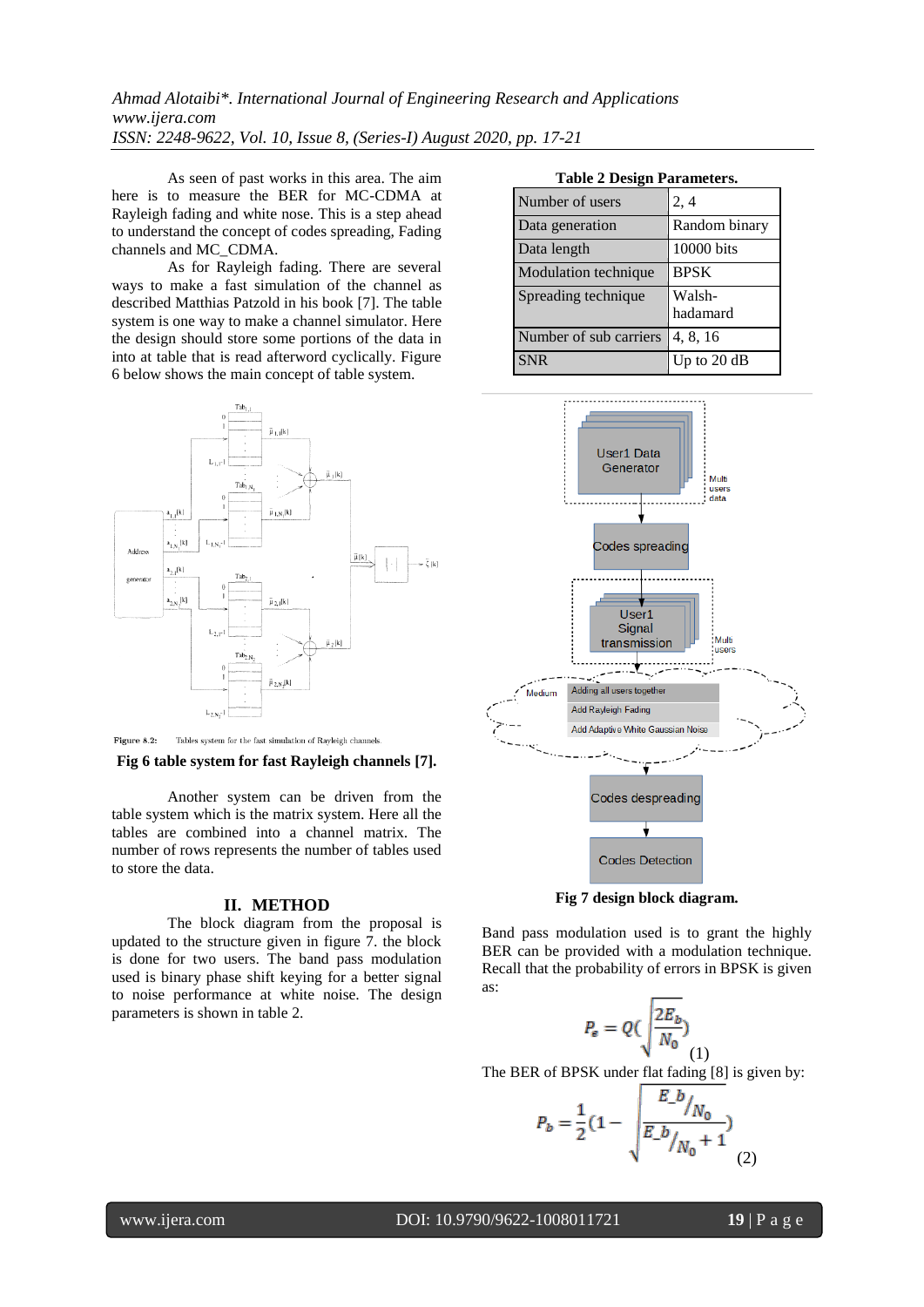Wash-Hadamard is widely used as seen from several papers. The peak to average power ratio PAPR is less than or equals to double the number of sub carriers [1]. While the others provide less PAPR.

### **III. RESULTS**

Figure 8 shows the BER of two users compared with the theoretical BER of BPSK under white noise and under flat fading channel [8]. Figure 9 is for two users and eight sub carriers.







**Fig 9 bit error rate for two users with eight sub carriers.**

The results after increasing the number of users to four with sub carriers gave the result shown in figure 10. increasing the sub carriers yielded to the result shown in figure 11.



**Fig 10 BER for four users and sub-carriers.**



**Fig 11 BER for four users and eight sub carriers.**

## **IV. DISCUSSION:**

Rayleigh fading hugely affects the Bit Error Rate of the transmitted information. When the signal to noise ratio approaches 10 dB the bit error rate is around 0.5\*10-1 while if the medium is fading free it can go to 10-5. The simulation for the two users is almost like the theoretical. The detection technique used is equalization. Increasing signal to noise ratio does not have a huge change on the bit error rate unlike fading free signal.

Increasing the sub carriers using Wlash Hadamard code decreased the bit error rate. If more users have shared the channel the errors increase.